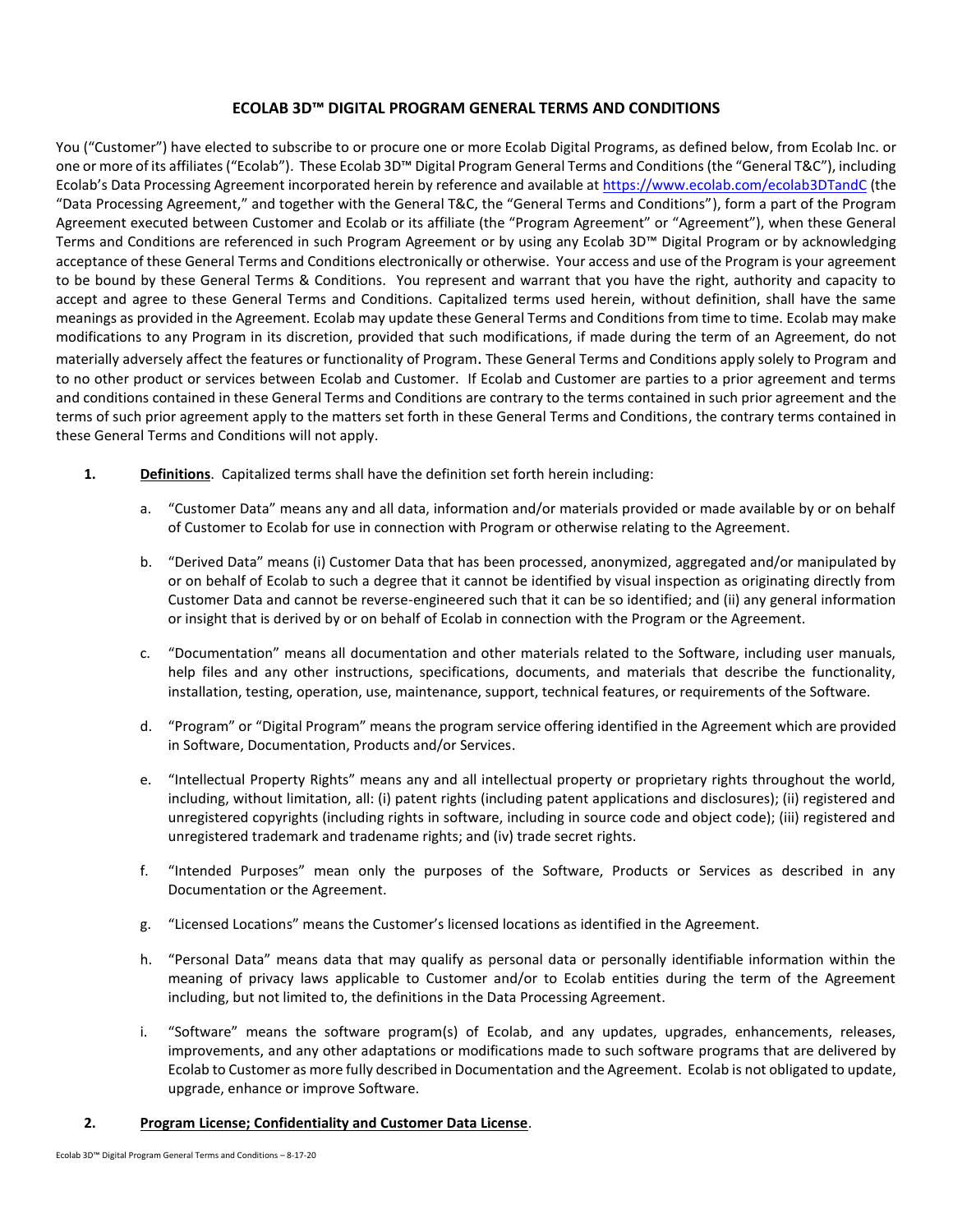- a. Program License. Subject to the terms and conditions of the Agreement, Ecolab grants Customer a non-exclusive, limited, nontransferable, non-assignable, non-sublicensable, revocable license during the Term to access and use the Software, Documentation, Products and/or Services solely for Customer's internal business purposes at the Licensed Locations and for the Intended Purposes.
- b. Reservation of Rights; Restrictions. Ecolab reserves all rights not specifically granted to Customer under the Agreement. Customer shall not and shall not permit any other person (other than its affiliates identified in the Agreement) to: (i) use any Software, Documentation, Product or Service for any purpose other than the Intended Purposes or in any way beyond the scope of the license set forth in the Agreement; (ii) copy or distribute any Software, Documentation, Product or Service without Ecolab's prior written approval; (iii) modify, adapt, alter (except for any such modification, adaptation and/or alteration of Program reported information agreed in the Agreement), disassemble, decompile, decode, translate or convert into human readable form, or reverse engineer, all or any part of any Software, Documentation, Product or Service; (iv) create any derivative works, improvements, modifications of the Software, Documentation, Product or Service or any functionally compatible or competitive software, documentation, products and/or services; (v) use, gain access or have any rights to any source code or any object code, nor shall Customer attempt to obtain such source code or object code; (vi) remove, delete, alter or obscure any copyright or other Intellectual Property Rights notices on any Software, Documentation, Product or Service, or any label or storage media thereof; (vii) use the Software, Documentation, Products or Services in the operation of a service bureau, timesharing or hosting purposes or otherwise use the Software, Documentation, Products or Services for the benefit of third parties; (viii) disclose information or analysis (including without limitation benchmarks) regarding the quality or performance of the Software, Documentation, Products or Services; or (ix) use Software, Documentation, Products or Services in violation of any United States, Federal or State, or Foreign, laws, rules or regulations. Customer shall ensure that Ecolab's Intellectual Property Rights notices are not disabled and remain conspicuously displayed on the screen during the set-up and start-up routines of the Software, Products and Services.
- c. Title/Ownership. Customer acknowledges that, except for the foregoing license, it has not and will not acquire any rights, title or interest in or to any of the Software, Documentation, Products and/or Services.
- d. Confidentiality. Customer acknowledges that the non-public aspects of the Software, Documentation, Products and Services are confidential information of Ecolab, and Customer will not disclose such confidential information or any of Customer's use thereof to any third party, or use such confidential information for any purpose not authorized herein.
- e. Third Party Technology. The Software may include software, content, data or other materials, including related documentation, that are owned by persons other than Ecolab that are provided to Customer on terms that are in addition to and/or different from those contained in the Agreement (the "Third-Party Technology"). Usage of Software, Product or Service is deemed to constitute acceptance of additional terms applicable to Third-Party Technology. Any breach by Customer of any Third-Party Technology license is also a breach of the Agreement.
- f. Customer Responsibilities. Customer shall have sole responsibility for procuring the hardware and internet connectivity in order to access Program as well as for complying with Ecolab's technical requirements to upload Customer Data. Customer will ensure the security of all passwords and user-names used by Customer personnel to use any Software, Documentation, Product and/or Service. Customer is solely responsible for access control maintenance (including access termination) in connection with its use of the Software, Documentation, Product and/or Service. Customer will notify Ecolab promptly if Customer becomes aware of, or suspect, any breach of security or unauthorized access to or use of the Software, Documentation, Product and/or Service or of any account used to access the Software, Documentation, Product and/or Service or unauthorized access to passwords or user names. Ecolab is not responsible for the security of the Customer's network, hardware and IT systems, including without limitation, any possible, suspected or actual breach of Customer's physical or IT security defenses and resultant disclosure of any data of Customer or its personnel. Customer agrees to indemnify and hold Ecolab and its affiliates harmless from any claim, including attorney's fees and costs related to the foregoing.
- g. Customer Data License. Ecolab acknowledges and agrees that Customer owns and retains all right, title and interest in and to Customer Data. Subject to the terms and conditions of the Agreement, Customer grants to Ecolab, and its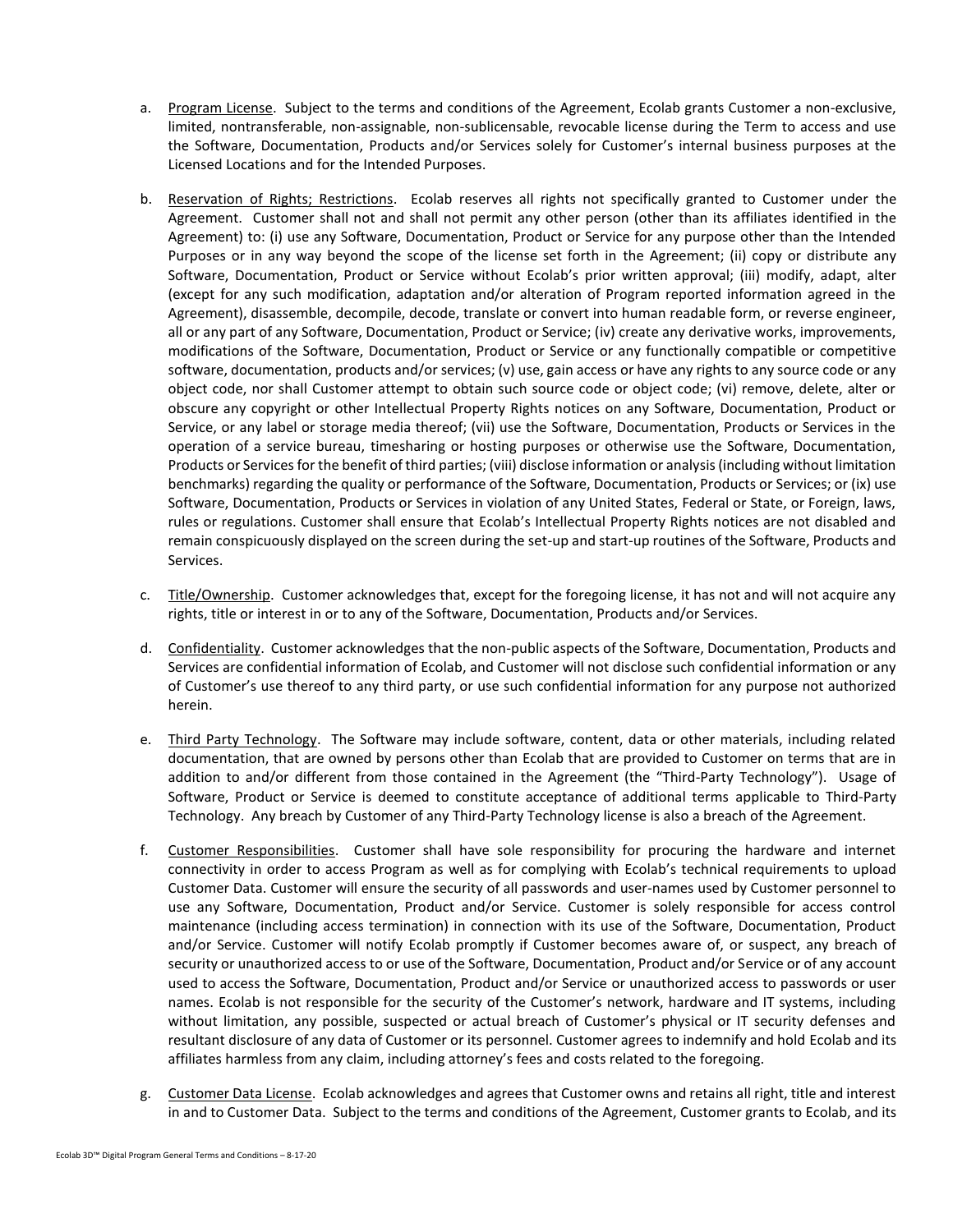affiliates, a perpetual, nonexclusive, worldwide, royalty-free, transferable, sublicensable license to use, copy, store, process, manipulate, modify, change, configure, perform, display and transmit Customer Data as necessary to provide Program Software, Products and Services, including any Deliverables, to Customer and to incorporate Customer Data into aggregated and anonymized data sets including, without limitation, for the purpose of improving the Software, Documentation, Products and Services of Ecolab and its Affiliates and for creating Derived Data. Customer grants to Ecolab an irrevocable, non-exclusive, worldwide, royalty-free, transferable, sublicensable, perpetual permission to aggregate Customer Data with customer or other data from others and to use in any way, de-identified Customer Data and aggregated Customer Data including, without limitation, to create Derived Data. Customer represents and warrants that Customer owns and/or has all necessary rights in the Customer Data to grant Ecolab this Customer Data license.

### **3. Ownership and Use**.

- a. Without limiting Section 2 above, Ecolab may (i) compile statistical and other information related to the performance, operation and use of the Software, Documentation, Products, Services and Customer Data, and (ii) use data from the Software, Documentation, Products, Services and Customer Data in aggregated form for security and operations management, to create statistical analyses, for research and development purposes and to incorporate Customer Data into aggregated and anonymized data sets for the purpose of improving and commercializing products, software, technology and services of Ecolab (clauses (i) and (ii) are collectively referred to as "Service Analyses"). Ecolab retains all rights to such Service Analyses and will take reasonable steps not to incorporate Customer Data in a form that could serve to identify Customer. Customer acknowledges and agrees that Ecolab owns and retains all right, title and interest in and to Derived Data.
- b. Customer is solely responsible for ensuring that Customer Data does not infringe on any intellectual property right, violate any applicable laws or the terms of any agreement, including, without limitation, the Agreement and any associated privacy terms.
- c. Ecolab may use tools, scripts, software, and utilities (collectively, the "Tools") to monitor and administer the Software, Products and Services and to help resolve Customer's service requests. Information collected by the Tools may also be used to assist in managing Ecolab product and service portfolio, to help Ecolab address deficiencies in its product and service offerings, and for license and Program Software, Products and Services management.
- d. Ecolab works with other companies that help Ecolab provide products and services, including modifications and updates thereto, to Customer, such as third-party manufacturers, third-party software providers, cloud-hosting service providers, freight carriers, and credit card processing companies, and Ecolab may share certain information with these companies for this purpose including information regarding Customer's use of the Software, Documentation, Products and Services.

#### **4. Data Privacy; Data Security; Privacy Policy**.

- a. Customer shall, in its use of the Software, Documentation, Products and/or Services, collect, access, use, store, disclose, dispose of, transfer, transmit to Ecolab and otherwise process Personal Data of Customer and its users in accordance with the requirements of all applicable laws including, without limitation, applicable data protection laws and regulations and data privacy provisions of the Data Processing Agreement. Customer shall have sole responsibility for the accuracy, quality, and legality of such personal data and the means by which Customer or any relevant affiliate of Customer collects, stores, processes and transmits such personal data. Customer agrees to indemnify and hold Ecolab and its affiliates harmless from any claim related to the foregoing.
- b. Customer acknowledges and agrees that Ecolab may store, share, process and use Customer Data for the purposes defined in these Terms and Conditions. Ecolab may also share such data globally with its Affiliates and subsidiaries and within the Ecolab group of companies. If Ecolab is receiving Customer Data from the European Union, such Customer Data shall be subject to the Data Processing Agreement.
- c. The storing and hosting of Customer Data via Program shall be under the safeguards for the protection of the security, confidentiality, and integrity of Customer Data, as described in the Ecolab CDS Security Standards, which is available upon Customer's request.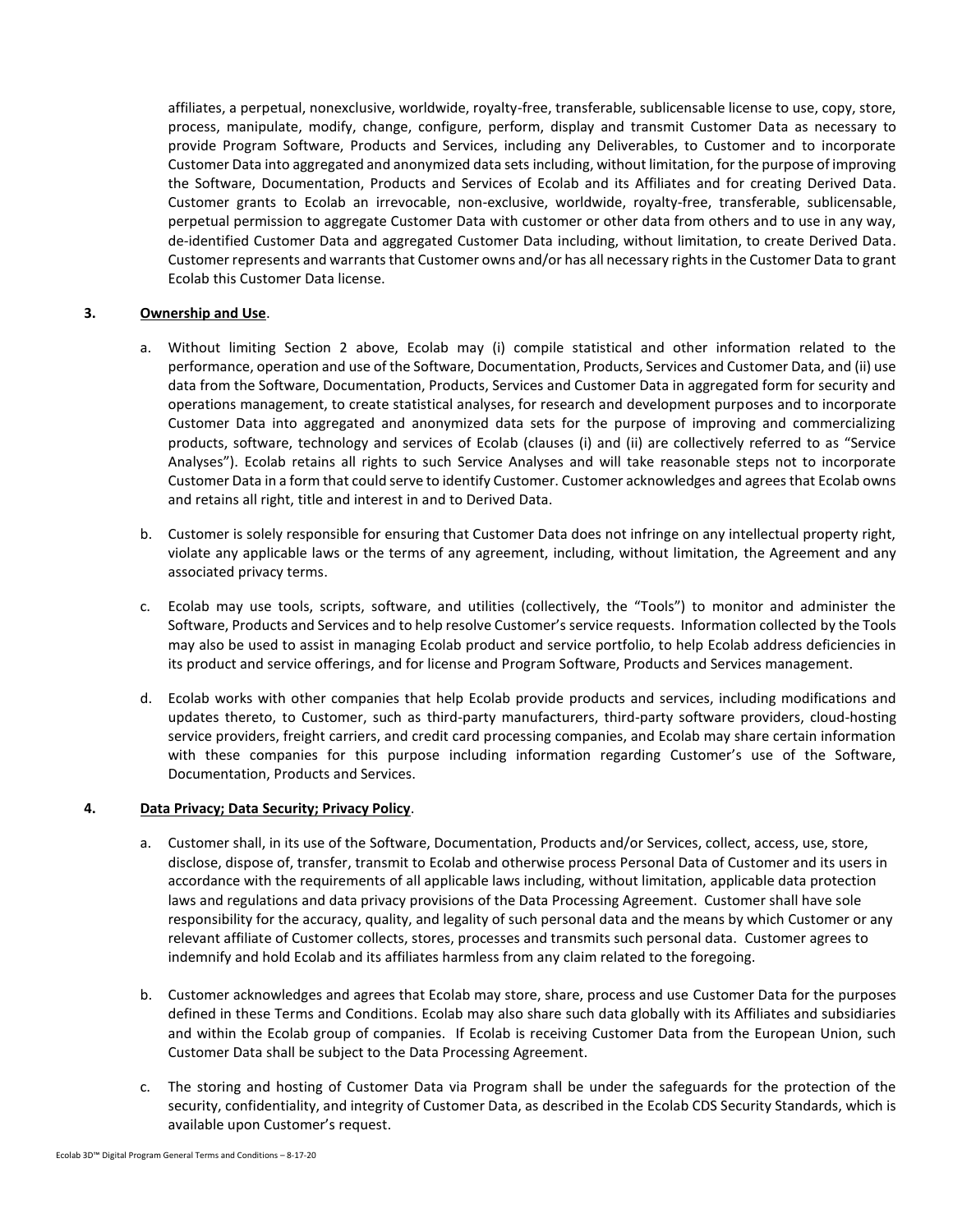- d. Customer represents and warrants that Customer Data will not include any information deemed to be sensitive under any law or regulation, including but not limited to health information, financial account numbers, or other similarly sensitive personal information. Customer assumes all risk arising from use of any such sensitive information with Program, including the risk of inadvertent disclosure or unauthorized access or use thereto.
- e. Customer shall not transmit or upload via Program, or to any Ecolab Software, Product or Service, any spam, viruses, worms, trapdoor, backdoor, time-bombs, Trojan horses, or other harmful, malicious or disruptive code or components, including, without limitation, in any Customer Data. If either Party learns of any inadvertent data disclosure or data breach concerning the other Party's data or systems, that Party shall give prompt notification to the other Party and the Parties shall cooperatively establish a data breach notification and remediation plan, in compliance with applicable laws, with the responsibility for such notification and remediation plan being borne according to the Parties' respective, proportionate responsibility for the disclosure or breach; provided, however, Ecolab's liability shall be subject to the provisions of Sections 2(i) and 4(a), (b), (c), (d) and (f) of this Agreement.
- f. Customer shall have sole responsibility for any security procedures reasonably required to protect access to its hardware, systems and Customer Data in connection with its use of Program and/or the Software, Documentation, Products and Services. Ecolab will act as though any electronic communications it receives under Customer's user names have been sent by Customer. Ecolab has the right at any time to terminate or suspend access to any user or to Customer if Ecolab believes in good faith that such termination or suspension is necessary to preserve the security, integrity, or accessibility of Program or Ecolab's network.
- **5. Customer Support**. Ecolab does not control the transfer of data over communication facilities including the Internet, and Program may be subject to limitations, delays and other problems inherent in the use of such communications facilities. Ecolab is not responsible for delays, delivery failures or other damages resulting from such problems.
- **6. Term**. Unless otherwise agreed in the Agreement, the Agreement commences on the Effective Date and continues for 12 months (the "Initial Term"), and shall continue annually thereafter for up to two additional 12-month periods (each an "Extended Term" and together with the Initial Term, the "Term") unless terminated at the end of the Initial Term or the end of an Extended Term upon at least 30 days written notice delivered prior to the end of the Initial Term or any Extended Term.
- **7. Termination**. The Agreement shall continue until terminated: (i) by Ecolab with seven (7) days' prior written notice to Customer; (ii) by Customer with 60 days' prior written notice to Ecolab; (iii) immediately by Ecolab in the event of a breach of the confidentiality or license provisions of the Agreement; or (iv) by either Party in the event of breach (other than the confidentiality or license provisions) of the Agreement which remains uncured 30 days after written notice. Upon the effective date of termination of the Agreement, Ecolab will immediately cease providing the Program and all usage rights granted to Customer under the Agreement will terminate. If the Agreement is terminated, Ecolab shall provide Customer a reasonable opportunity to remove Customer Data at Customer's cost; provided, that if Customer fails to remove such Customer Data within a reasonable time, not to exceed sixty (60) days following such termination, then Ecolab may retain or destroy such Customer Data without liability with respect thereto. Customer will assist Ecolab with expediting the retrieval of any Software, Documentation or Products that remains the ownership of Ecolab, and Customer will make same available to Ecolab for de-installation and removal. Returned Product must be in the same condition as when received by Customer, reasonable and ordinary wear and tear excepted. Termination shall not relieve Customer of its obligations under the Agreement with respect to the payment of all fees and other expenses that have accrued up to and including the termination date or that Customer has agreed to pay. Any indemnification, defense and hold harmless rights and obligations in the Agreement, and any other right or obligation of the Parties in the Agreement that, by its nature, should survive termination or expiration of the Agreement, will survive any expiration or termination of the Agreement, including without limitation: Sections 2(d); 2(f); 4(a); 7; 11; 12; 13; 14; and 15 and the Data Processing Agreement.
- **8. Fees; Terms**. Ecolab shall charge a fee for the Program as set forth in the Agreement. Except as otherwise agreed in the Agreement, all payments are due within 30 days following the invoice date. Without prejudice to its other rights and remedies, if Ecolab does not receive any payment within 30 days from the date it is due, Ecolab may terminate the Program and/or assess a late payment charge on the unpaid amount at the rate of 1.5% per month or the highest rate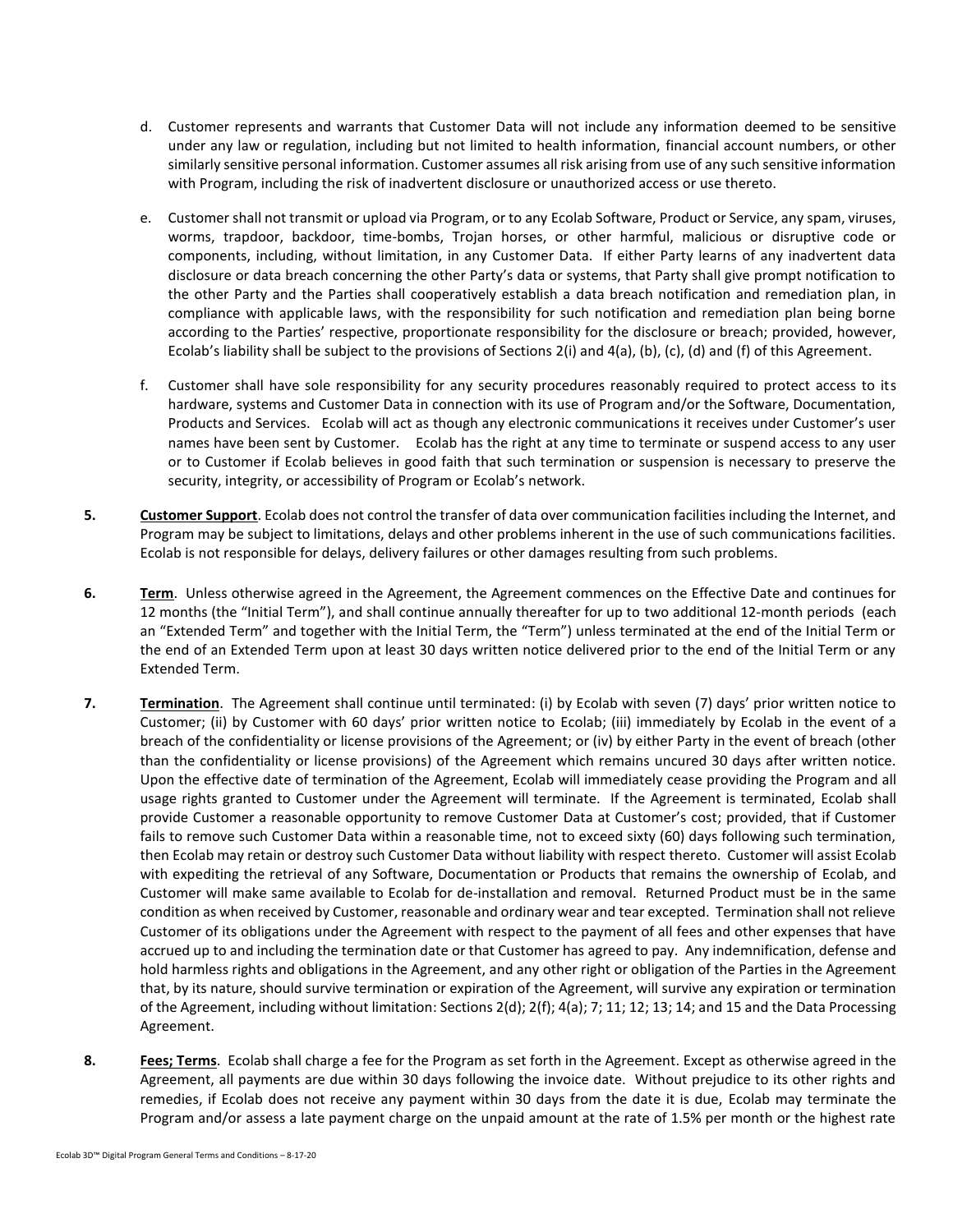allowed under applicable law, whichever is less. Customer shall reimburse Ecolab for all reasonable costs related to any proceedings to collect any past-due amounts, including without limitation attorneys' fees and any collection agency cost.

- **9. Rental and Purchase of Products**. The following terms and conditions for rental our use of Ecolab-owned products or other equipment, parts and/or items ("Equipment") in connection with Program are agreed: (a) Equipment shall remain the sole personal property of Ecolab; (b) Customer shall not use the Equipment with any materials or products other than those recommended or approved by Ecolab; (c) Customer shall not alter the Equipment without Ecolab's written authorization; (d) Customer assumes all risk of loss or liability arising from or pertaining to its possession, operation or use of the Equipment, and shall indemnify, defend and hold Ecolab and its Affiliates harmless from all losses, claims, damages and expenses arising from Customer's possession and use of the Equipment except to the extent damage to the Equipment is caused by Ecolab's or its Affiliates' negligence or willful misconduct. Upon termination of the Agreement by either Ecolab or Customer, Customer shall return Equipment to Ecolab at Customer's sole expense in the same condition as received, ordinary wear and tear excepted. In the event Equipment is lost, damaged or destroyed, Customer shall pay to Ecolab the cost of replacement, or of repair at Ecolab's standard charges then in effect.
- **10. Ecolab Warranties**. EXCEPT TO THE EXTENT OTHERWISE AGREED IN THE AGREEMENT, THE PROGRAM, SOFTWARE AND DOCUMENTATION ARE PROVIDED TO CUSTOMER "AS IS" AND "WHERE IS" AND "WITH ALL FAULTS AND DEFECTS" WITHOUT WARRANTY OF ANY KIND.PRODUCTS WILL MEET ANY SPECIFICATIONS SET FORTH IN THE AGREEMENT.

### **11. DISCLAIMER OF WARRANTIES; LIMITATION OF LIABILITY**.

- a. ECOLAB DOES NOT WARRANT UNINTERRUPTED OR ERROR-FREE OPERATION OF THE PROGRAM, SOFTWARE, PRODUCTS OR SERVICES OR THE LIFE OF ANY URL OR THIRD-PARTY WEB SERVICE. THE WARRANTIES IN ARTICLE 10 ABOVE ARE THE EXCLUSIVE WARRANTIES FROM ECOLAB AND ECOLAB DISCLAIMS ALL OTHER WARRANTIES, EXPRESS OR IMPLIED, INCLUDING WARRANTIES OF MERCHANTABILITY, TITLE, NON-INFRINGEMENT, FITNESS FOR A PARTICULAR PURPOSE, AND WARRANTIES THAT MAY ARISE OUT OF COURSE OF DEALING, COURSE OF PERFORMANCE, USAGE OR TRADE PRACTICE. ECOLAB PROVIDES NO WARRANTY OR UNDERTAKING, AND MAKES NO REPRSENTATIONS OF ANY KIND THAT THE SOFTWARE, DOCUMENTATION, PRODUCT OR SERVICES WILL MEET THE CUSTOMER'S REQUIREMENTS, ACHIEVE ANY INTENDED RESULTS, BE COMPATIBLE OR WORK WITH ANY OTHER SOFTWARE, APPLICATIONS, SYSTEMS OR SERVICES, OPERATE WITHOUT INTERRUPTION, MEET ANY PERFORMANCE OR RELIABILITY STANDARDS OR BE ERROR FREE OR THAT ANY ERRORS OR DEFECTS CAN OR WILL BE CORRECTED. TO THE EXTENT ANY PRODUCT OR SERVICE RUNS ON OR RELIES UPON ANY THIRD-PARTY PRODUCT OR SERVICE, ECOLAB SHALL HAVE NO LIABILITY OR RESPONSIBILITY FOR SUCH THIRD-PARTY PRODUCT OR SERVICE, VULNERABILITY OF, FLAW OF OR DOWNTIMES CAUSED BY SUCH THIRD-PARTY PRODUCTS OR SERVICES.
- b. CUSTOMER USES PROGRAM AT ITS OWN DISCRETION AND RISK. EXCEPT AND ONLY TO THE EXTENT PROHIBITED BY APPLICABLE LAW, CUSTOMER WILL BE SOLELY RESPONSIBLE FOR (AND ECOLAB DISCLAIMS) ANY AND ALL LOSS, LIABILITY OR DAMAGES RESULTING FROM CUSTOMER'S USE OF THE SOFTWARE, DOCUMENTATION, PRODUCTS AND SERVICES INCLUDING, BUT NOT LIMITED TO, PERSONAL INJURY, PROPERTY DAMAGES, INCLUDING WITHOUT LIMITATION, DAMAGE OR LOSS TO CUSTOMER'S COMPUTER SYSTEMS, SOFTWARE, WATER TREATMENT SYSTEMS, HEATING AND COOLING SYSTEMS AND OTHER ASSETS, PROPERTY OR ITEMS AT THE LOCATION.
- c. UNLESS PROHIBITED OR RESTRICTED BY LAW, ECOLAB'S AND ITS AFFILIATES, INCLUDING ANY OF ITS OR THEIR RESPECTIVE LICENSORS' AND ECOLAB'S CUMULATIVE AGGREGATE LIABILITY ARISING OUT OF OR IN CONNECTION WITH THE AGREEMENTSHALL NOT EXCEED THE FEES PAID BY CUSTOMER TO ECOLAB DURING ANY CALENDAR YEAR.
- d. UNLESS PROHIBITED OR MODIFIED BY LAW AND EXCEPT FOR GROSS NEGLIGENCE, WILLFUL MISCONDUCT, AND FRAUD, NEITHER PARTY, NOR THEIR AFFILIATES OR ANY OF THEIR RESPECTIVE LICENSORS OR ECOLAB, WILL BE LIABLE FOR ANY INDIRECT, ECONOMIC, CONSEQUENTIAL, INCIDENTAL, EXEMPLARY, PUNITIVE OR SPECIAL DAMAGES OR, WHETHER DIRECT OR INDIRECT, ANY LOST PROFITS, LOSS OF BUSINESS REVENUES OR EARNINGS, LOSS OF USE, LOSS OR CORRUPTION OF DATA, LOSS OF SAVINGS, LOSSES BY REASON OF COST OF CAPITAL, A FAILURE TO REALIZE EXPECTED SAVINGS OR DELAYS, LOSS OR INTERRUPTION OF SERVICE, SYSTEMS OR SYSTEMS SERVICE FAILURES, MALFUNCTION OR SHUTDOWN) OR FOR ANY USE, INTERRUPTION, DELAY OR INABILITY TO USE THE SOFTWARE, DOCUMENTATION, PRODUCTS OR THE FAILURE TO TRANSFER, READ OR TRANSMIT INFORMATION, FALURE TO UPDATE OR PROVIDE CORRECT INFORMATION, SYSTEM INCOMPATIBILITY OR PROVISION OF INCORRECT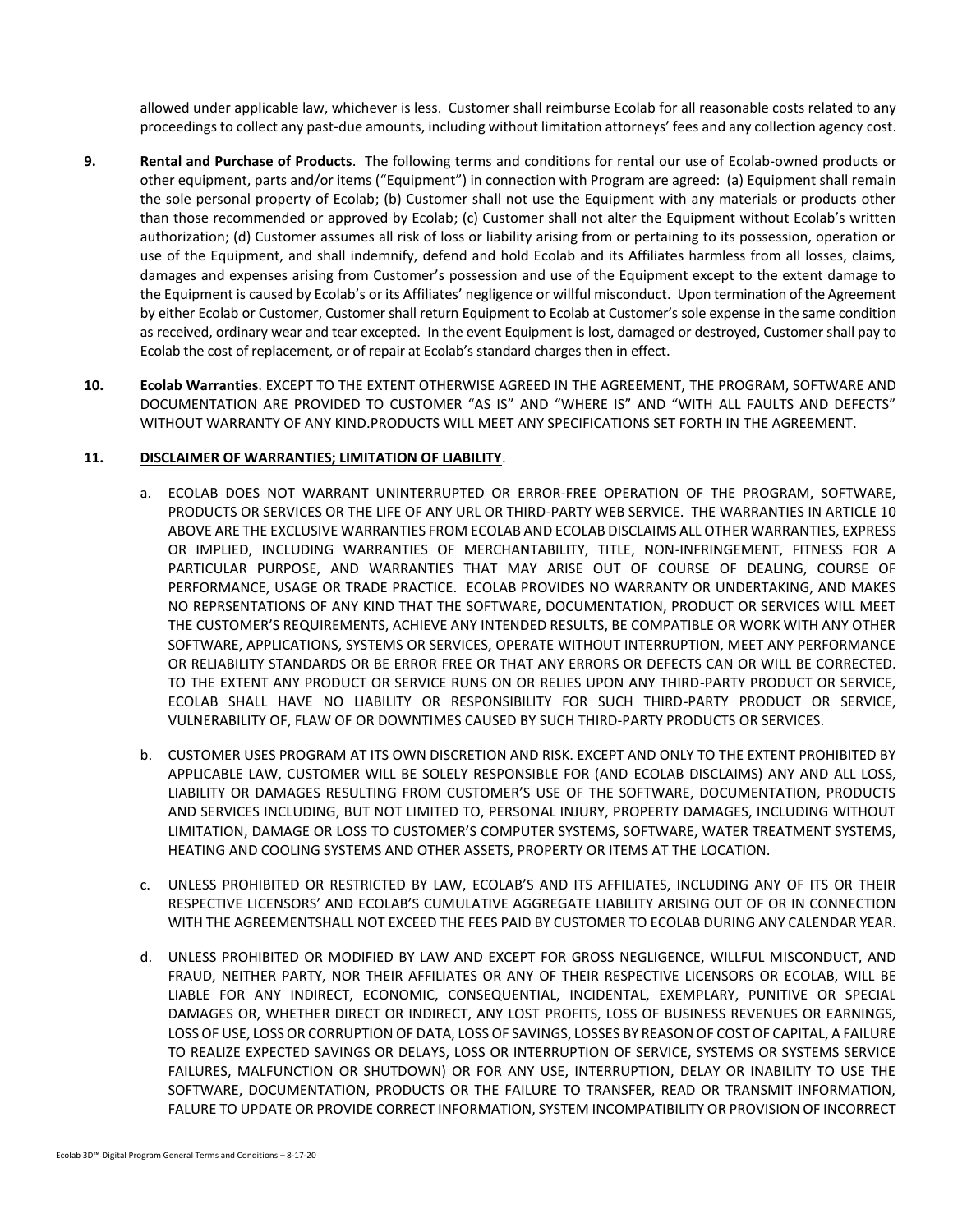COMPATIBILITY INFORMATION OR ANY BREACHES IN SYSTEM SECURITY, DIRECTLY OR INDIRECTLY ARISING OUT OF, OR IN CONNECTION WITH THE ACTIONS UNDER THE AGREEMENT, WHETHER OR NOT SUCH DAMAGES COULD REASONABLY BE FORESEEN OR THEIR LIKELIHOOD HAS BEEN DISCLOSED TO THE OTHER PARTY, AND REGARDLESS OF WHETHER A CLAIM IS BASED ON CONTRACT, WARRANTY, TORT (INCLUDING NEGLIGENCE AND STRICT LIABILITY), VIOLATION OF ANY APPLICABLE UNFAIR OR DECEPTIVE TRADE PRACTICES ACT, OR ANY OTHER LEGAL OR EQUITABLE PRINCIPLE.

### **12. Indemnity**.

- a. Without limiting Customer's obligations set forth in this Agreement, Customer shall defend, indemnify and hold harmless Ecolab and its Affiliates, and their officers, directors, employees and representatives, from and against all claims, judgments, damages, liabilities, actions, demands, costs, expenses, or losses, including, without limitation, reasonable attorneys' fees and costs related thereto ("Claim"), to the extent result from or arising out of, or in connection with or related to Customer's use and/or access of the Program, Software, Deliverables, Products or Services or materials or information related thereto. Customer's obligations under this Section 12 will not apply to the extent any Claims are the result of Ecolab's gross negligence or willful misconduct. Customer will promptly notify Ecolab in writing of the respective Claim, and will permit the Customer to investigate, settle, defend and solely control such defense or settlement, provided that such settlement does not impose obligations upon Ecolab. Ecolab will reasonably cooperate, at Customer's cost, in the investigation and defense of such matters. Ecolab will have the right, but not the obligation, to be represented by counsel of its own selection and at its own sole expense.
- b. If a claim is made by a third party that use of any of the Software, Documentation, Products or Services or any portion thereof infringes a U.S. patent, copyright, trademark or misappropriates a trade secret, upon receipt of Customer's notice of such claim, Ecolab will have the option, in its sole discretion, to (i) replace such Software, Documentation, Product or Service with software, documentation, product or service that is non-infringing; (ii) modify such Software, Documentation, Product or Service to make it non-infringing; or (iii) remove such Software, Documentation, Product or Service and refund to Customer all applicable fees paid to Ecolab after deduction of an appropriate charge based on use by Customer prior to such removal of such Software, Documentation, Product or Service. The foregoing is Customer's sole remedy for any claim of third-party infringement based on the Software, Documentation, Products or Services.
- c. Notwithstanding anything to the contrary herein, Ecolab will have no liability for any claim based on (i) Customer Data as provided or made available by Customer; (ii) the modification of the Program including Software, Documentation, Products or Services not authorized by Ecolab; or (iii) the use of the Program Software, Documentation, Products and/or Services other than in accordance with the Agreement.
- **13. Assignment**. Customer shall not assign or otherwise transfer any of its rights, or delegate or otherwise transfer any of its obligations or performance, under the Agreement, in each case whether voluntarily, involuntarily, by operation of law, merger, consolidation, reorganization or otherwise, without Ecolab's prior written consent, which consent Ecolab may give or withhold in its sole discretion. No delegation or other transfer will relieve Customer of any of its obligations or performance under the Agreement. Ecolab may assign all or part of the Agreement without Customer's consent.
- **14. Intellectual Property Rights.** Customer shall promptly notify Ecolab if Customer becomes aware of any infringement of Ecolab's Intellectual Property Rights in Software, Documentation, Products or Services and full cooperate with Ecolab in any legal action taken by Ecolab to enforce its Intellectual Property Rights.

# **15. General.**

a. To the extent any terms or conditions of the Agreement vary from or conflict with any preexisting agreement between the Parties, the terms and conditions of the Agreement shall govern and have precedence with respect to the matters covered by the Agreement, including without limitation the Program Software, Documentation, Products or Services. In the event of a conflict between the terms of the Agreement and the General Terms and Conditions including the Data Processing Agreement and any other terms, the terms in the following order shall govern over terms contained in subsequent documents: portions of the Agreement that expressly calls out the particular sections or provisions in these General Terms and Conditions that are intended to be amended, shall